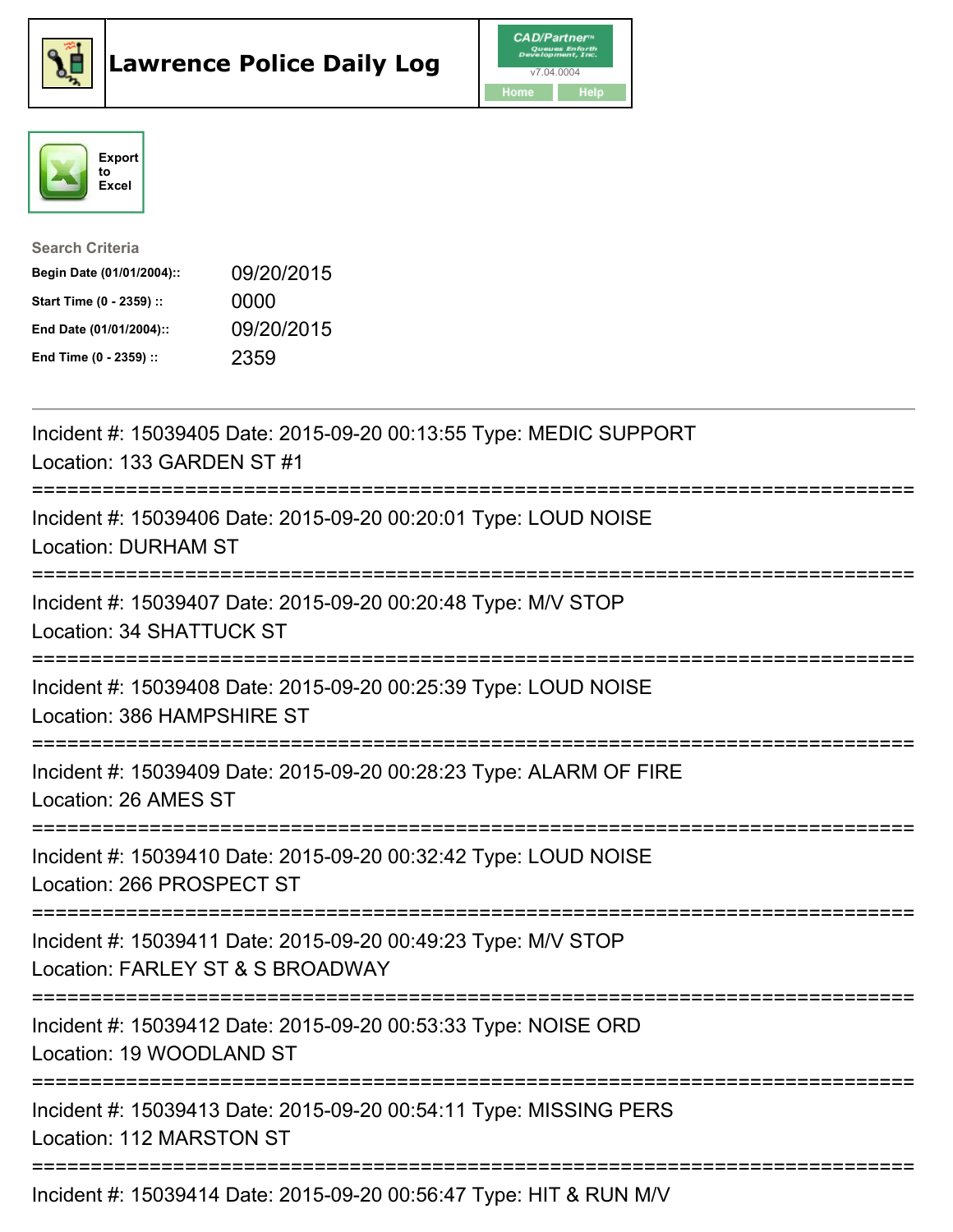| Location: FRANKLIN ST & LOWELL ST                                                                                                             |
|-----------------------------------------------------------------------------------------------------------------------------------------------|
| Incident #: 15039415 Date: 2015-09-20 01:01:19 Type: A&B PROG<br>Location: 202 BROADWAY                                                       |
| Incident #: 15039416 Date: 2015-09-20 01:02:52 Type: TOW OF M/V<br>Location: CVS PHARMACY / 266 BROADWAY                                      |
| Incident #: 15039417 Date: 2015-09-20 01:03:54 Type: TOW OF M/V<br>Location: 250 CANAL ST                                                     |
| Incident #: 15039418 Date: 2015-09-20 01:15:40 Type: UNWANTEDGUEST<br>Location: 592 S UNION ST                                                |
| Incident #: 15039420 Date: 2015-09-20 01:21:38 Type: LOUD NOISE<br>Location: 35 LOGAN ST                                                      |
| Incident #: 15039419 Date: 2015-09-20 01:22:07 Type: NOISE ORD<br>Location: SHOTS FIRED / 30 SUMMER ST                                        |
| Incident #: 15039421 Date: 2015-09-20 01:22:42 Type: NOISE ORD<br>Location: 318 LAWRENCE ST FL 1                                              |
| Incident #: 15039422 Date: 2015-09-20 01:23:23 Type: LOUD NOISE<br>Location: AVON ST & TRINITY ST                                             |
| ---------------------------------<br>Incident #: 15039423 Date: 2015-09-20 01:27:29 Type: NOISE ORD<br>Location: SHOTS FIRED / 12 WOODLAND CT |
| Incident #: 15039424 Date: 2015-09-20 01:28:38 Type: LARCENY/ATTMEPT<br>Location: ANDOVER ST & STATE ST                                       |
| Incident #: 15039426 Date: 2015-09-20 01:30:40 Type: ALARMS<br>Location: FERNANDEZ BEAUTY SALON / 402 BROADWAY                                |
| Incident #: 15039425 Date: 2015-09-20 01:30:51 Type: NOISE ORD<br>Location: 10 BICKNELL TER                                                   |
| Incident #: 15039427 Date: 2015-09-20 01:34:16 Type: TOW OF M/V<br>Location: TRESPASS TOW / 312 WATER ST                                      |
| Incident #: 15039428 Date: 2015-09-20 01:36:08 Type: NOISE ORD                                                                                |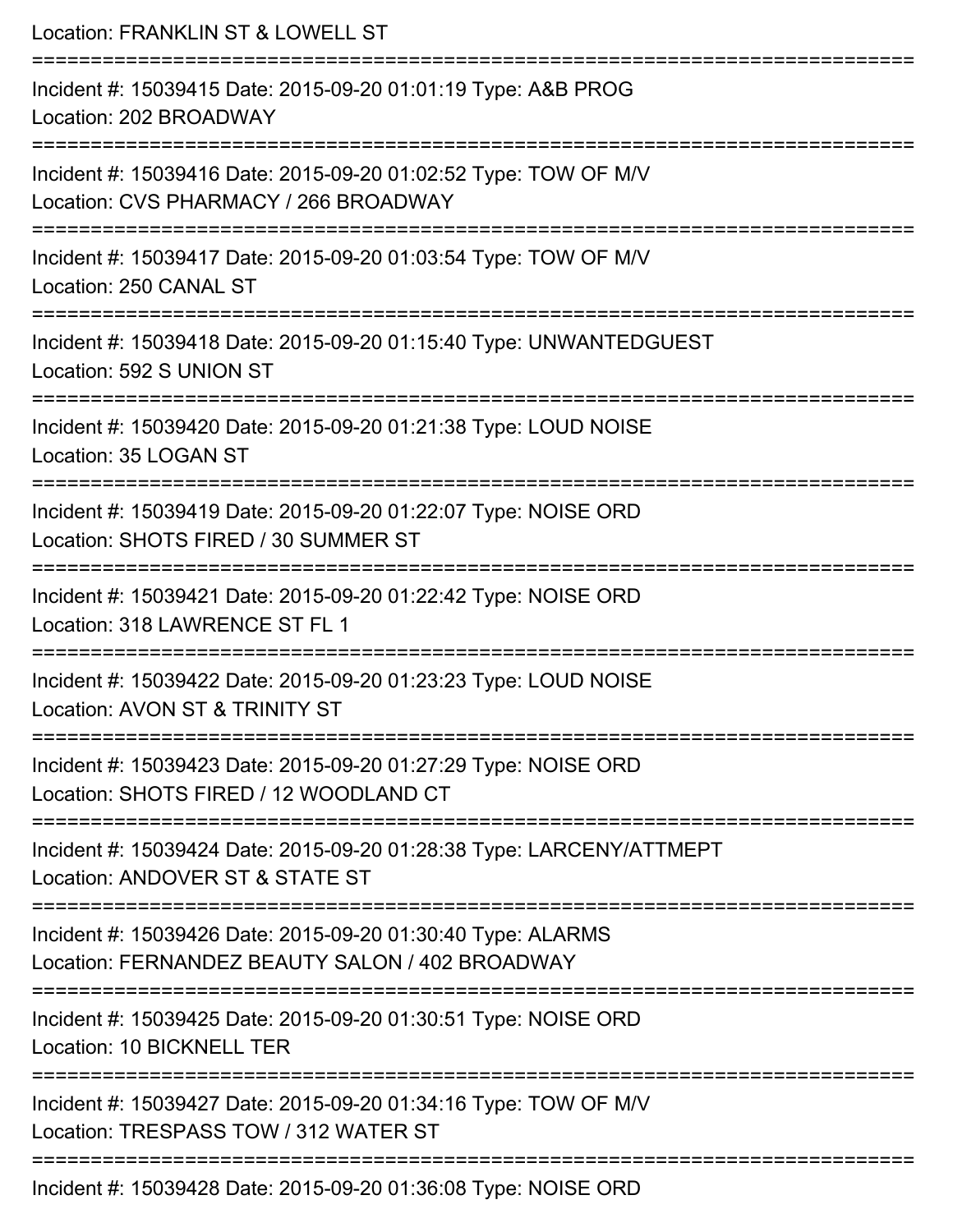| Incident #: 15039429 Date: 2015-09-20 01:52:02 Type: LOUD NOISE<br>Location: 369 LOWELL ST           |
|------------------------------------------------------------------------------------------------------|
| Incident #: 15039430 Date: 2015-09-20 01:56:30 Type: NOISE ORD<br>Location: 66 BERKELEY ST           |
| Incident #: 15039431 Date: 2015-09-20 01:58:55 Type: DISTURBANCE<br>Location: 121 WILLOW ST          |
| Incident #: 15039432 Date: 2015-09-20 02:00:41 Type: HIT & RUN M/V<br>Location: 71 AVON ST           |
| Incident #: 15039433 Date: 2015-09-20 02:01:55 Type: FIGHT<br>Location: 542 ANDOVER ST FL 1          |
| Incident #: 15039434 Date: 2015-09-20 02:02:01 Type: NOISE ORD<br>Location: 69 BIGELOW ST            |
| Incident #: 15039435 Date: 2015-09-20 02:10:39 Type: NOISE ORD<br>Location: 175 UNION ST FL 1        |
| Incident #: 15039436 Date: 2015-09-20 02:17:48 Type: M/V STOP<br>Location: S BROADWAY & SALEM ST     |
| Incident #: 15039437 Date: 2015-09-20 02:23:18 Type: M/V STOP<br>Location: ANDOVER ST & S BROADWAY   |
| Incident #: 15039438 Date: 2015-09-20 02:26:56 Type: DISORDERLY<br>Location: 104 JENNINGS ST         |
| Incident #: 15039441 Date: 2015-09-20 02:27:32 Type: SUS PERS/MV<br>Location: JENNINGS ST & YALE TER |
| Incident #: 15039439 Date: 2015-09-20 02:28:48 Type: NOISE ORD<br>Location: 26 SPRINGFIELD ST FL 1   |
| Incident #: 15039440 Date: 2015-09-20 02:29:18 Type: NOISE ORD<br>Location: 6 ALDEN CT FL 1          |
| Incident #: 15039442 Date: 2015-09-20 02:35:19 Type: SUS PERS/MV                                     |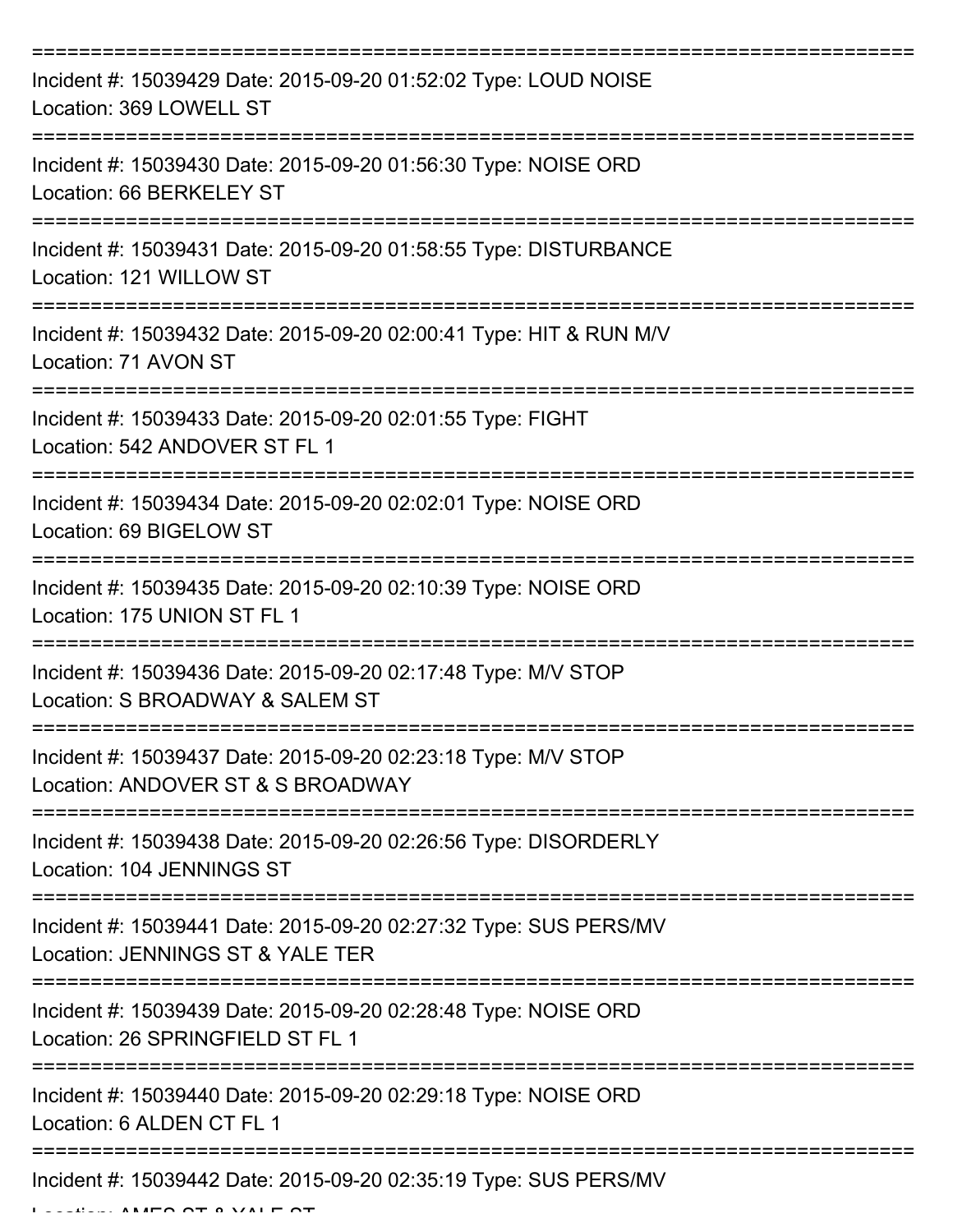| Incident #: 15039443 Date: 2015-09-20 02:36:08 Type: SUS PERS/MV<br>Location: BERKELEY ST & KNOX ST           |
|---------------------------------------------------------------------------------------------------------------|
| Incident #: 15039444 Date: 2015-09-20 02:38:31 Type: M/V STOP<br>Location: 49 BLANCHARD ST                    |
| Incident #: 15039445 Date: 2015-09-20 02:46:37 Type: DISORDERLY<br>Location: SAM'S FOOD STORE / 389 BROADWAY  |
| Incident #: 15039446 Date: 2015-09-20 02:47:49 Type: NOISE ORD<br>Location: 11 MT VERNON TER                  |
| Incident #: 15039447 Date: 2015-09-20 02:48:43 Type: M/V STOP<br>Location: BROADWAY & TREMONT ST              |
| Incident #: 15039448 Date: 2015-09-20 02:53:00 Type: MEDIC SUPPORT<br>Location: 17 THORNTON AV                |
| Incident #: 15039449 Date: 2015-09-20 02:55:07 Type: HIT & RUN M/V<br>Location: 20 JASPER ST #                |
| Incident #: 15039450 Date: 2015-09-20 02:55:57 Type: DISTURBANCE<br>Location: SAM'S FOOD STORE / 389 BROADWAY |
| Incident #: 15039451 Date: 2015-09-20 03:02:59 Type: NOISE ORD<br>Location: 629 HAVERHILL ST                  |
| Incident #: 15039452 Date: 2015-09-20 03:06:09 Type: MEDIC SUPPORT<br>Location: 48 CEDAR ST FL 3 REAR         |
| Incident #: 15039453 Date: 2015-09-20 03:09:54 Type: UNWANTEDGUEST<br>Location: 39 HANCOCK ST                 |
| Incident #: 15039454 Date: 2015-09-20 03:18:05 Type: NOISE ORD<br>Location: 26 CROSS ST FL 2                  |
| Incident #: 15039455 Date: 2015-09-20 03:19:58 Type: KEEP PEACE<br>Location: 20 WILMOT ST                     |
| Incident #: 15039456 Date: 2015-09-20 03:24:41 Type: DISORDERLY                                               |

Location: 12 WOODLAND CT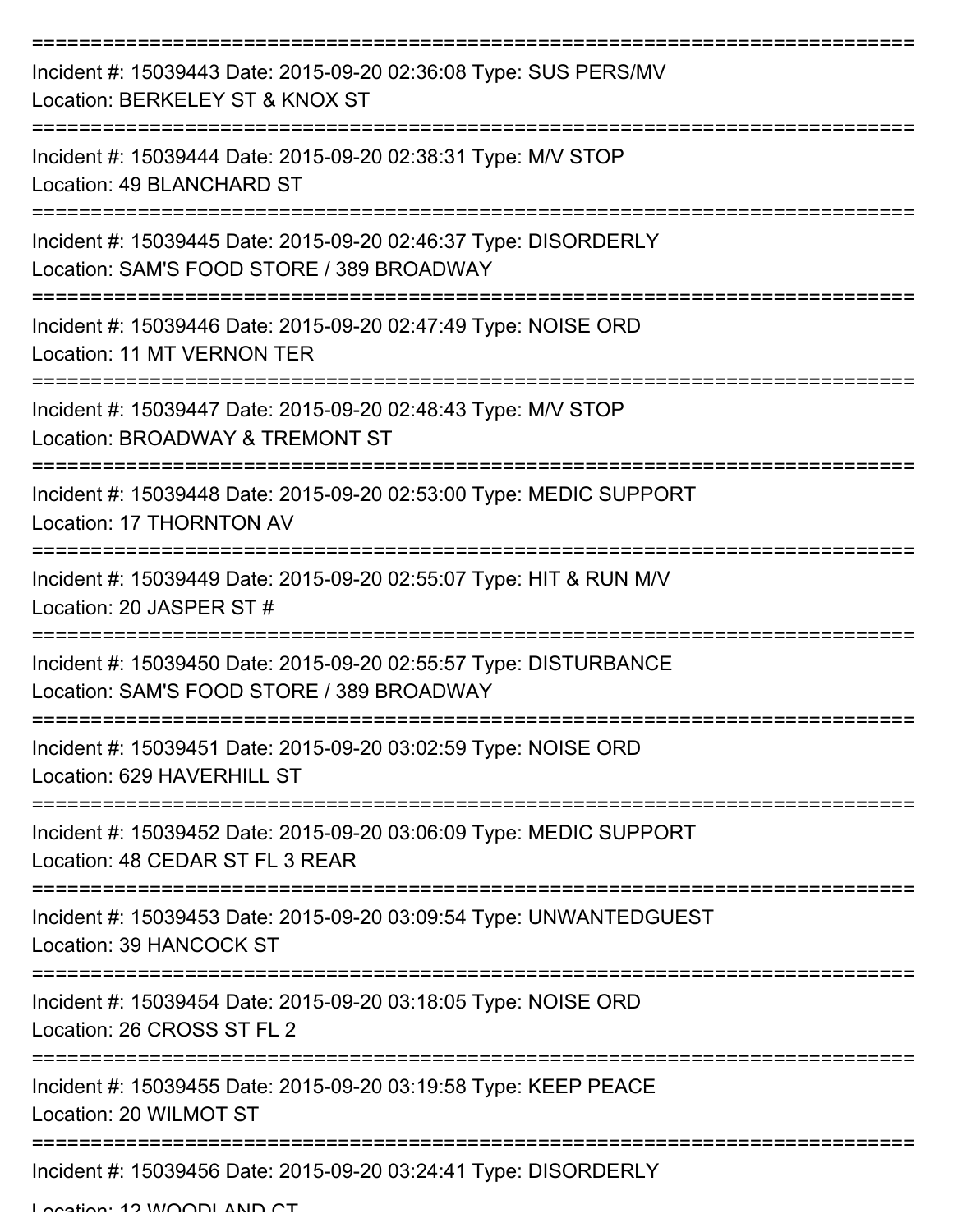| Incident #: 15039457 Date: 2015-09-20 03:25:00 Type: DISTURBANCE<br>Location: HAVERHILL ST & JACKSON ST    |
|------------------------------------------------------------------------------------------------------------|
| Incident #: 15039458 Date: 2015-09-20 03:37:06 Type: DISTURBANCE<br>Location: SEVEN ELEVEN / 360 BROADWAY  |
| Incident #: 15039459 Date: 2015-09-20 03:41:17 Type: AUTO ACC/PI<br>Location: BROADWAY & CROSS ST          |
| Incident #: 15039460 Date: 2015-09-20 03:43:16 Type: NOISE ORD<br>Location: 12 BEDFORD ST FL 1             |
| Incident #: 15039461 Date: 2015-09-20 03:48:00 Type: NOISE ORD<br>Location: BROADWAY & HAVERHILL ST        |
| Incident #: 15039462 Date: 2015-09-20 03:49:56 Type: CARJACKING<br>Location: FIRESTONE TIRES / 60 ESSEX ST |
| Incident #: 15039463 Date: 2015-09-20 04:02:07 Type: LOUD NOISE<br>Location: 17 LORING ST                  |
| Incident #: 15039464 Date: 2015-09-20 04:12:33 Type: DISTURBANCE<br>Location: 175 ABBOTT ST FL 2           |
| Incident #: 15039465 Date: 2015-09-20 04:21:46 Type: LARCENY/PAST<br>Location: 3 RESERVOIR TER             |
| Incident #: 15039466 Date: 2015-09-20 04:33:52 Type: DISORDERLY<br>Location: 48 CEDAR ST                   |
| Incident #: 15039467 Date: 2015-09-20 04:56:43 Type: NOISE ORD<br>Location: 13 EXCHANGE ST                 |
| Incident #: 15039468 Date: 2015-09-20 05:02:44 Type: MEDIC SUPPORT<br>Location: 40 LAWRENCE ST #345        |
| Incident #: 15039469 Date: 2015-09-20 05:11:10 Type: DOMESTIC/PAST<br>Location: TMOBILE / 73 WINTHROP AV   |
| Incident #: 15039470 Date: 2015-09-20 05:45:07 Type: SUS PERS/MV                                           |

Location: 10 STEARNS AV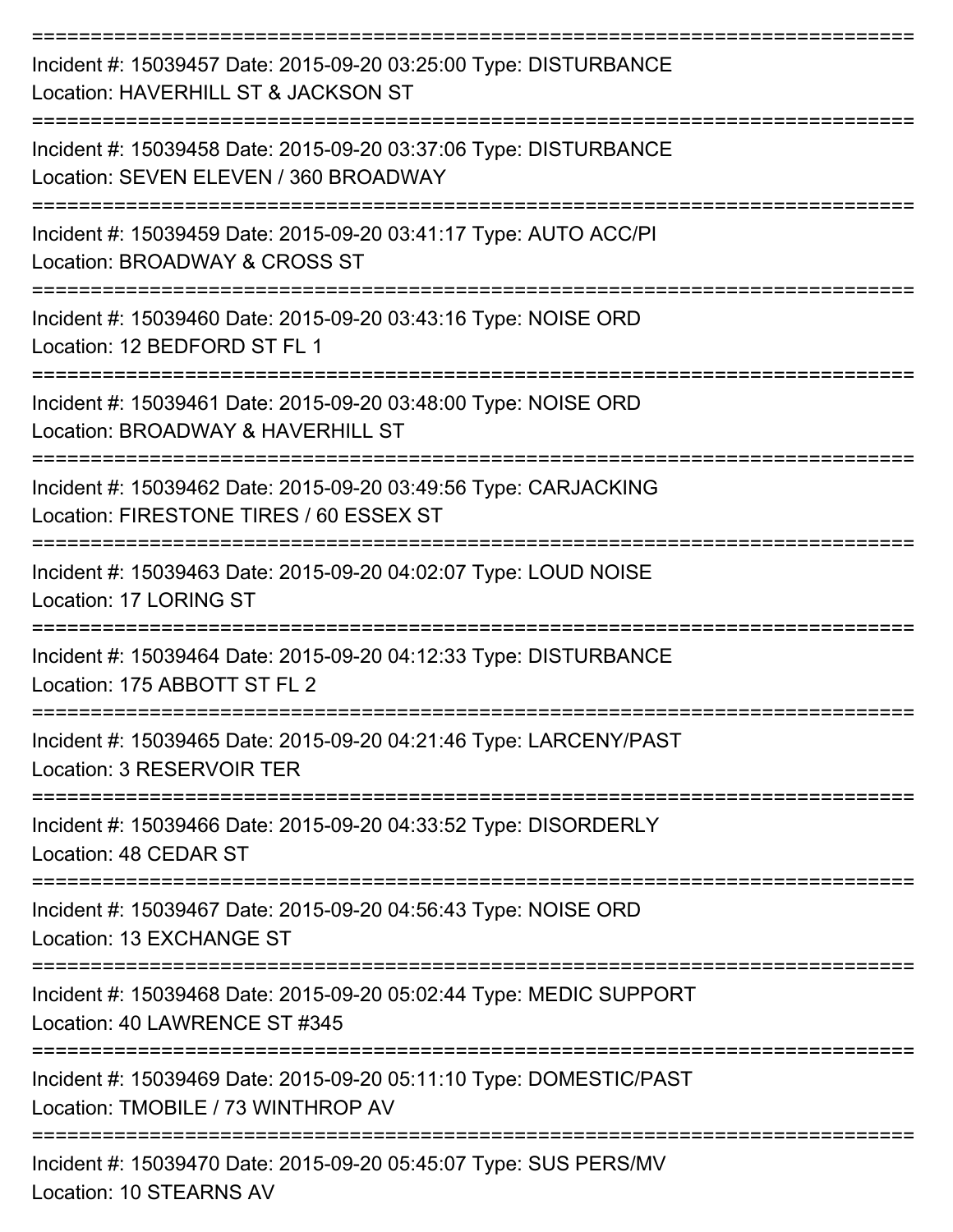| Incident #: 15039471 Date: 2015-09-20 05:58:24 Type: SHOTS FIRED<br><b>Location: 11 LAWRENCE ST</b>                                     |
|-----------------------------------------------------------------------------------------------------------------------------------------|
| ====================================<br>Incident #: 15039472 Date: 2015-09-20 06:19:45 Type: LOCKOUT<br>Location: 459 HAVERHILL ST      |
| Incident #: 15039473 Date: 2015-09-20 06:33:45 Type: LARCENY/PAST<br>Location: 2 BENNINGTON ST                                          |
| Incident #: 15039474 Date: 2015-09-20 06:44:36 Type: THREATS<br>Location: 99 UNION ST FL 2                                              |
| Incident #: 15039475 Date: 2015-09-20 07:45:19 Type: MEDIC SUPPORT<br>Location: 236 S UNION ST #1A                                      |
| Incident #: 15039476 Date: 2015-09-20 07:46:19 Type: SUS PERS/MV<br>Location: 323 S BROADWAY                                            |
| --------------------------<br>Incident #: 15039477 Date: 2015-09-20 07:53:15 Type: SUS PERS/MV<br>Location: 48 CEDAR ST                 |
| Incident #: 15039478 Date: 2015-09-20 08:52:52 Type: CK WELL BEING<br>Location: 226 BAILEY ST                                           |
| Incident #: 15039479 Date: 2015-09-20 08:58:41 Type: ALARMS<br>Location: D'WENDYS RESTARAUNT / 461 BROADWAY                             |
| Incident #: 15039480 Date: 2015-09-20 09:02:28 Type: E911 HANGUP<br>Location: 14 HEY ST FL 2                                            |
| Incident #: 15039481 Date: 2015-09-20 09:22:23 Type: ALARM/BURG<br>Location: DAY CHARTER SCHOOL / 73 PROSPECT ST                        |
| -------------------------------<br>Incident #: 15039482 Date: 2015-09-20 09:39:52 Type: SUS PERS/MV<br>Location: CHESTNUT ST & SHORT ST |
| Incident #: 15039483 Date: 2015-09-20 09:42:40 Type: ANIMAL COMPL<br>Location: BAILEY ST & S UNION ST                                   |
| Incident #: 15039484 Date: 2015-09-20 09:49:57 Type: WARRANT SERVE<br>Location: 23 1/2 SUMMER ST                                        |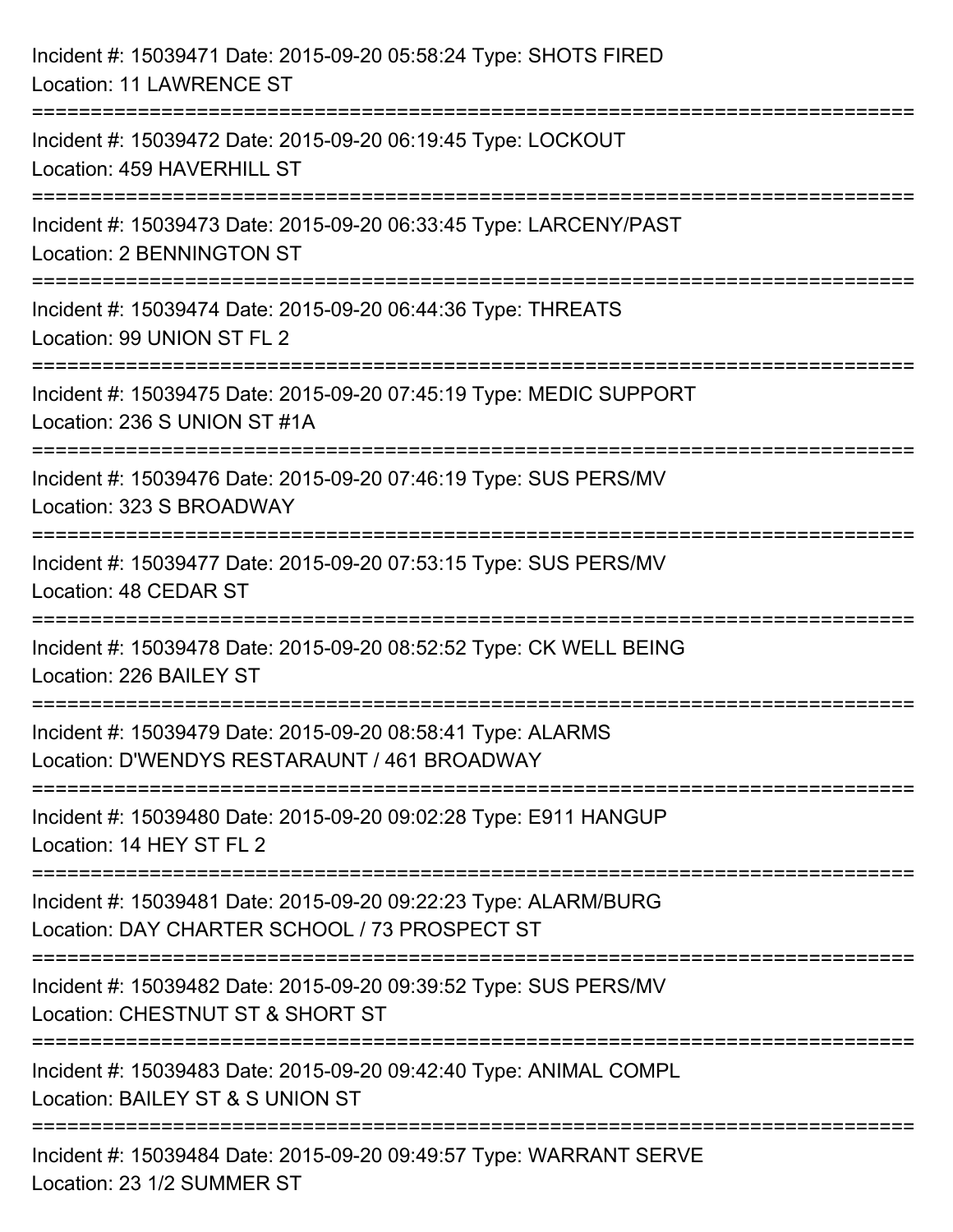| Incident #: 15039485 Date: 2015-09-20 09:59:04 Type: MV/BLOCKING<br>Location: 264 S UNION ST                                         |
|--------------------------------------------------------------------------------------------------------------------------------------|
| Incident #: 15039486 Date: 2015-09-20 10:01:44 Type: SUS PERS/MV<br>Location: 264 LOWELL ST                                          |
| Incident #: 15039487 Date: 2015-09-20 10:10:09 Type: ANIMAL COMPL<br>Location: 171 S UNION                                           |
| Incident #: 15039488 Date: 2015-09-20 10:21:27 Type: SUS PERS/MV<br>Location: PEMBERTON PARK / null                                  |
| Incident #: 15039489 Date: 2015-09-20 10:21:59 Type: WIRE DOWN<br>Location: 112 ALLSTON ST                                           |
| Incident #: 15039490 Date: 2015-09-20 10:25:03 Type: STOL/MV/PAS<br>Location: 14 DOYLE ST                                            |
| Incident #: 15039491 Date: 2015-09-20 10:35:40 Type: M/V STOP<br>Location: DURHAM ST & S BROADWAY<br>=============================== |
| Incident #: 15039492 Date: 2015-09-20 10:43:46 Type: M/V STOP<br>Location: S BROADWAY & SHATTUCK ST                                  |
| Incident #: 15039493 Date: 2015-09-20 10:46:06 Type: ALARM/BURG<br>Location: 505 S BROADWAY                                          |
| Incident #: 15039495 Date: 2015-09-20 10:48:22 Type: CK WELL BEING<br>Location: WINTHROP AV                                          |
| Incident #: 15039494 Date: 2015-09-20 10:49:23 Type: SUS PERS/MV<br>Location: 495 BRIDGE / null                                      |
| Incident #: 15039496 Date: 2015-09-20 11:10:02 Type: KEEP PEACE<br>Location: 198 WILLOW ST                                           |
| Incident #: 15039497 Date: 2015-09-20 11:20:40 Type: MV/BLOCKING<br>Location: 264 S UNION ST                                         |
| Incident #: 15039498 Date: 2015-09-20 11:25:55 Type: B&E/DWELL/AT<br>Location: 3 SUMNER AV                                           |

===========================================================================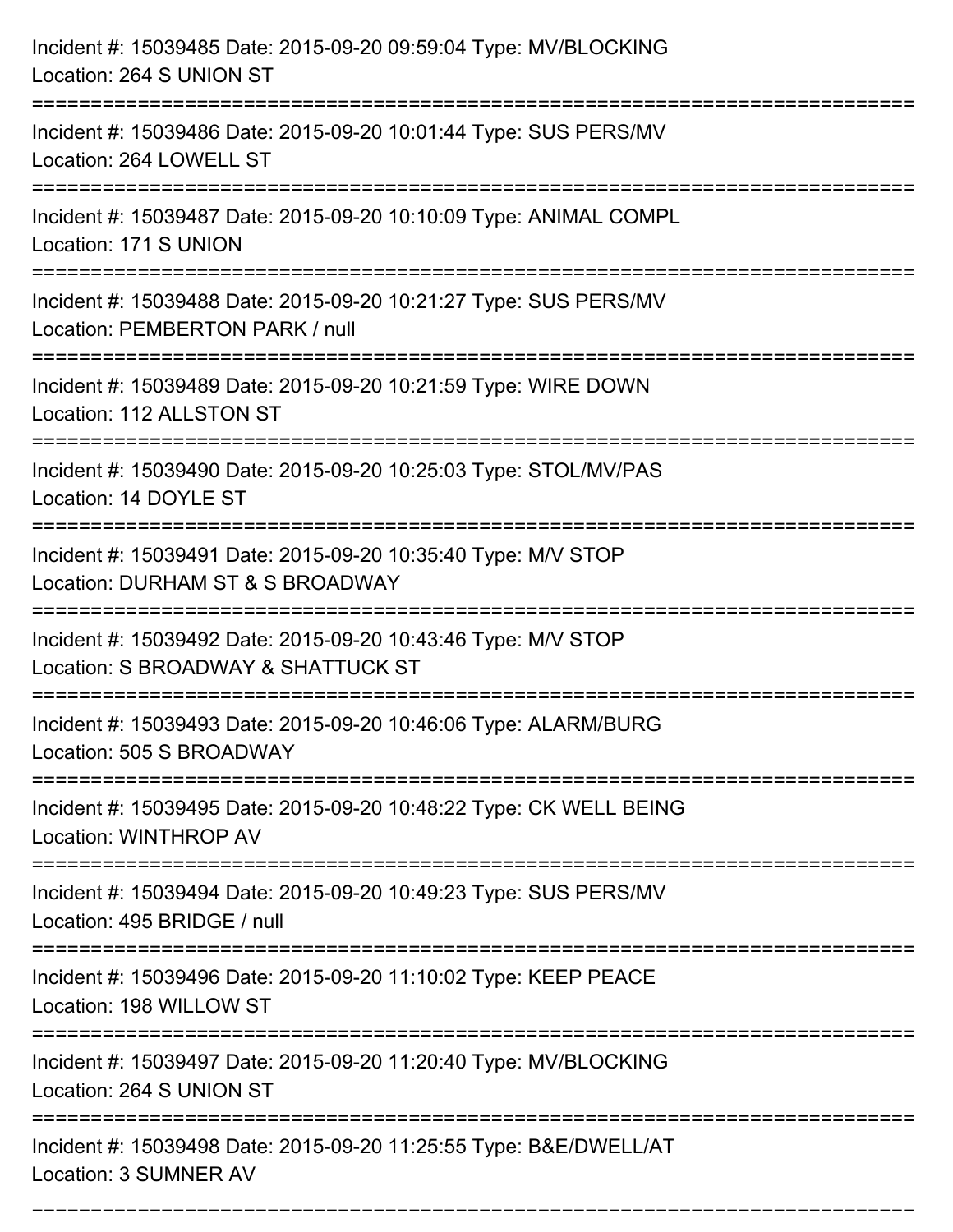| Incident #: 15039499 Date: 2015-09-20 11:51:55 Type: B&E/PAST<br>Location: 63 AMES ST #A                                                          |
|---------------------------------------------------------------------------------------------------------------------------------------------------|
| Incident #: 15039500 Date: 2015-09-20 11:52:54 Type: DOMESTIC/PROG<br>Location: 101 AMESBURY ST                                                   |
| Incident #: 15039501 Date: 2015-09-20 12:25:19 Type: HIT & RUN M/V<br>Location: 101 AMESBURY ST                                                   |
| Incident #: 15039502 Date: 2015-09-20 12:27:17 Type: MEDIC SUPPORT<br>Location: 16 HOLTON ST FL 1                                                 |
| Incident #: 15039503 Date: 2015-09-20 13:23:39 Type: SUS PERS/MV<br>Location: CHESTNUT ST & LAWRENCE ST<br>-------------------------------        |
| Incident #: 15039504 Date: 2015-09-20 13:50:57 Type: SUS PERS/MV<br>Location: 25 BEVEL ST                                                         |
| Incident #: 15039505 Date: 2015-09-20 13:51:54 Type: INVESTIGATION<br>Location: CARIBBEAN AUTOBODY / 123 WEST ST<br>============================= |
| Incident #: 15039506 Date: 2015-09-20 14:09:10 Type: B&E/PAST<br>Location: 30 RHINE ST FL 1                                                       |
| Incident #: 15039507 Date: 2015-09-20 14:32:47 Type: GUN CALL<br>Location: HOLLY ST                                                               |
| Incident #: 15039508 Date: 2015-09-20 14:38:08 Type: 911 HANG UP<br>Location: 490 HAMPSHIRE ST #514                                               |
| Incident #: 15039509 Date: 2015-09-20 14:57:25 Type: KEEP PEACE<br>Location: 127 HAVERHILL ST                                                     |
| Incident #: 15039510 Date: 2015-09-20 15:05:46 Type: ANIMAL COMPL<br>Location: ALLSTON ST & HIGH ST                                               |
| Incident #: 15039511 Date: 2015-09-20 15:08:42 Type: UNWANTEDGUEST<br>Location: HALLOWEEN STORE / 73 WINTHROP AV                                  |
| Incident #: 15039512 Date: 2015-09-20 15:16:42 Type: ALARM/BURG<br>Location: LAWRENCE SENIOR CENTER / 155 HAVERHILL ST                            |
|                                                                                                                                                   |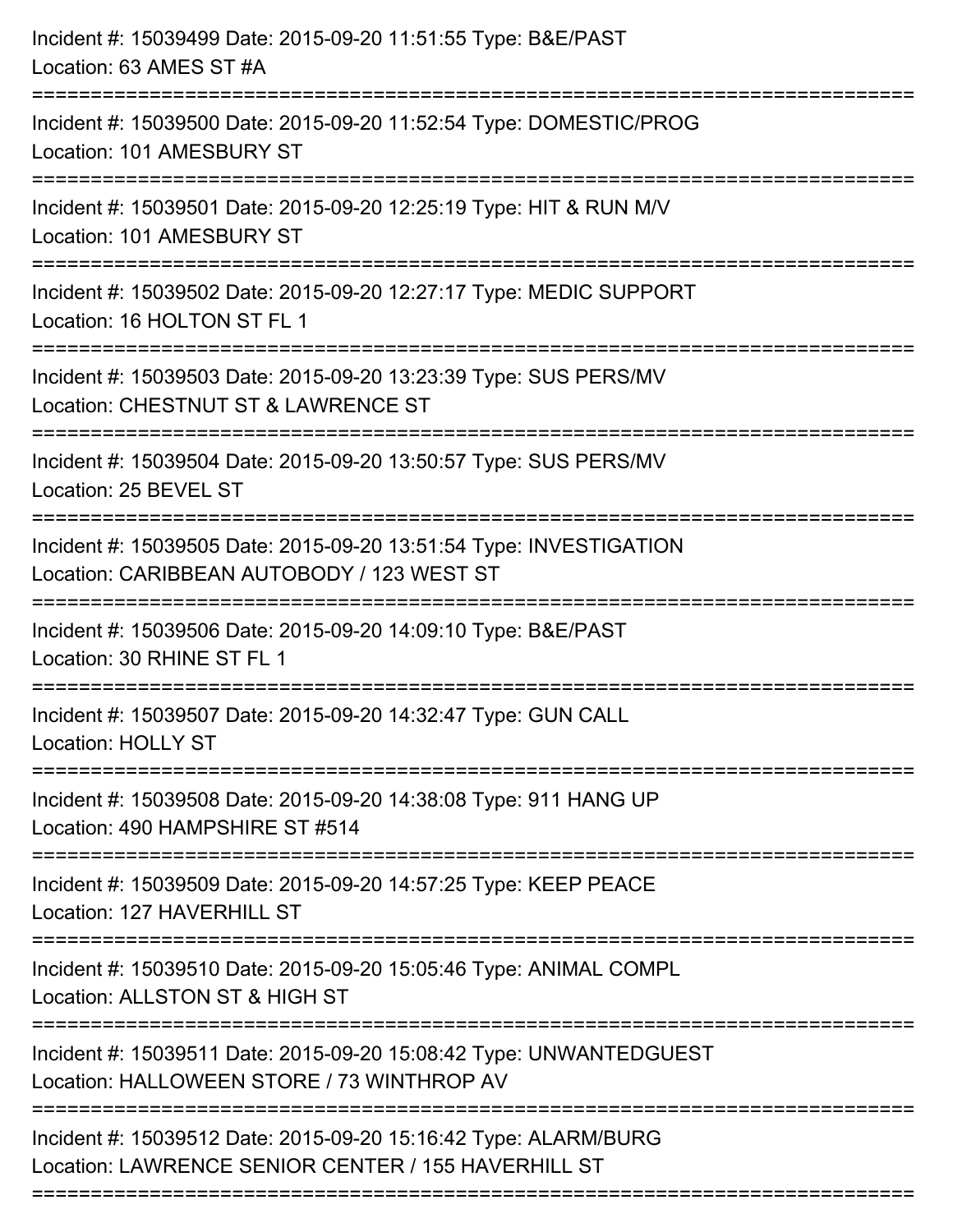| Location: 71 SALEM ST                                                                                                  |
|------------------------------------------------------------------------------------------------------------------------|
| Incident #: 15039514 Date: 2015-09-20 15:37:59 Type: ALARM/BURG<br>Location: 40 SMITH ST                               |
| Incident #: 15039516 Date: 2015-09-20 15:49:17 Type: IDENTITY THEFT<br>Location: 168 JACKSON ST                        |
| Incident #: 15039515 Date: 2015-09-20 15:55:39 Type: NOISE ORD<br>Location: 124 BUTLER ST<br>:======================== |
| Incident #: 15039517 Date: 2015-09-20 15:58:05 Type: NOISE ORD<br>Location: 71 ELM ST                                  |
| Incident #: 15039518 Date: 2015-09-20 16:09:04 Type: DISTURBANCE<br>Location: 220 SARATOGA ST                          |
| Incident #: 15039519 Date: 2015-09-20 16:12:08 Type: RECOV/STOL/MV<br>Location: 83 ANDOVER ST                          |
| Incident #: 15039520 Date: 2015-09-20 16:15:06 Type: STOLEN PROP<br>Location: 48 COMMON ST                             |
| Incident #: 15039521 Date: 2015-09-20 16:19:57 Type: AUTO ACC/NO PI<br>Location: 11 BROADWAY                           |
| Incident #: 15039522 Date: 2015-09-20 16:23:42 Type: HIT & RUN M/V<br>Location: 11 CHAMPLAIN AV                        |
| Incident #: 15039523 Date: 2015-09-20 16:32:52 Type: DISORDERLY<br>Location: 46 W KENNETH ST                           |
| Incident #: 15039524 Date: 2015-09-20 16:54:25 Type: NOISE ORD<br>Location: 71 ELM ST                                  |
| Incident #: 15039525 Date: 2015-09-20 17:12:27 Type: A&B PAST<br>Location: 95 WILLIAMS ST                              |
| Incident #: 15039526 Date: 2015-09-20 17:22:28 Type: WARRANT SERVE<br>Location: 105 S UNION ST                         |
|                                                                                                                        |

Incident #: 15039527 Date: 2015 09 2015 09 2015 09 2015 09 2014 09 2014 09 2014 09 2014 09 2014 09 2014 09 20<br>.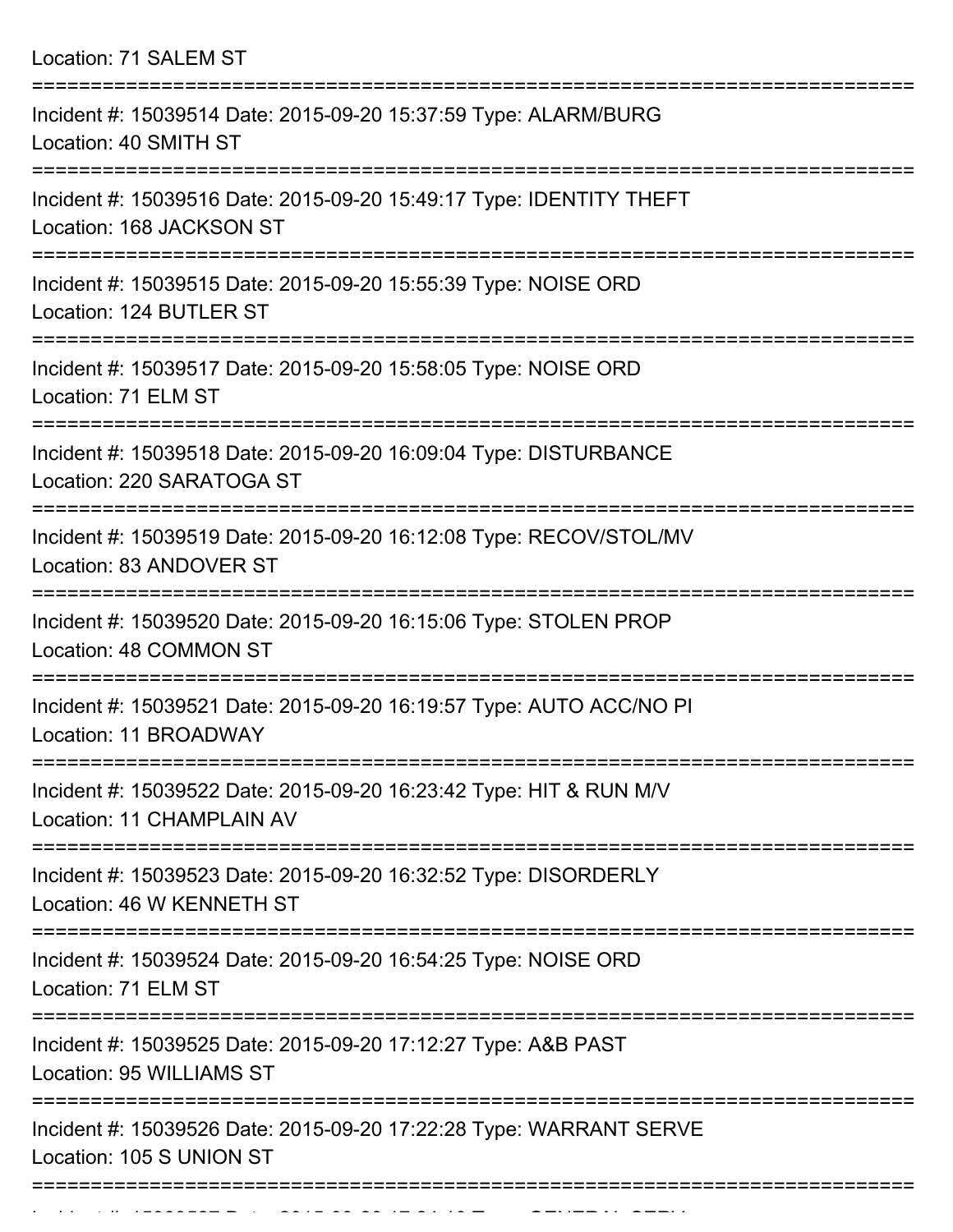Location: 72 TREMONT ST =========================================================================== Incident #: 15039528 Date: 2015-09-20 17:25:09 Type: NOISE ORD Location: 853 ESSEX ST =========================================================================== Incident #: 15039529 Date: 2015-09-20 17:27:59 Type: MAL DAMAGE Location: 17 CONGRESS ST =========================================================================== Incident #: 15039530 Date: 2015-09-20 17:31:09 Type: DISORDERLY Location: 360 BROADWAY =========================================================================== Incident #: 15039531 Date: 2015-09-20 17:38:42 Type: MISSING PERS Location: BROADWAY & ESSEX ST =========================================================================== Incident #: 15039532 Date: 2015-09-20 17:46:42 Type: WARRANT SERVE Location: 1 GENERAL ST =========================================================================== Incident #: 15039533 Date: 2015-09-20 17:58:48 Type: ALARM/BURG Location: 129 ABBOTT ST =========================================================================== Incident #: 15039534 Date: 2015-09-20 18:21:14 Type: NOISE ORD Location: 2 NEWBURY ST =========================================================================== Incident #: 15039536 Date: 2015-09-20 18:29:34 Type: NOISE ORD Location: UNION ST =========================================================================== Incident #: 15039535 Date: 2015-09-20 18:29:39 Type: HIT & RUN M/V Location: 62 HAMPSHIRE ST =========================================================================== Incident #: 15039537 Date: 2015-09-20 18:33:10 Type: SUS PERS/MV Location: 381 ESSEX ST =========================================================================== Incident #: 15039538 Date: 2015-09-20 18:33:50 Type: DOMESTIC/PROG Location: 67 BROMFIELD ST FL 2 =========================================================================== Incident #: 15039539 Date: 2015-09-20 19:00:29 Type: WIRE DOWN Location: 108 ALLSTON ST =========================================================================== Incident #: 15039540 Date: 2015-09-20 19:04:15 Type: MV/BLOCKING Location: 399 HAMPSHIRE ST

===========================================================================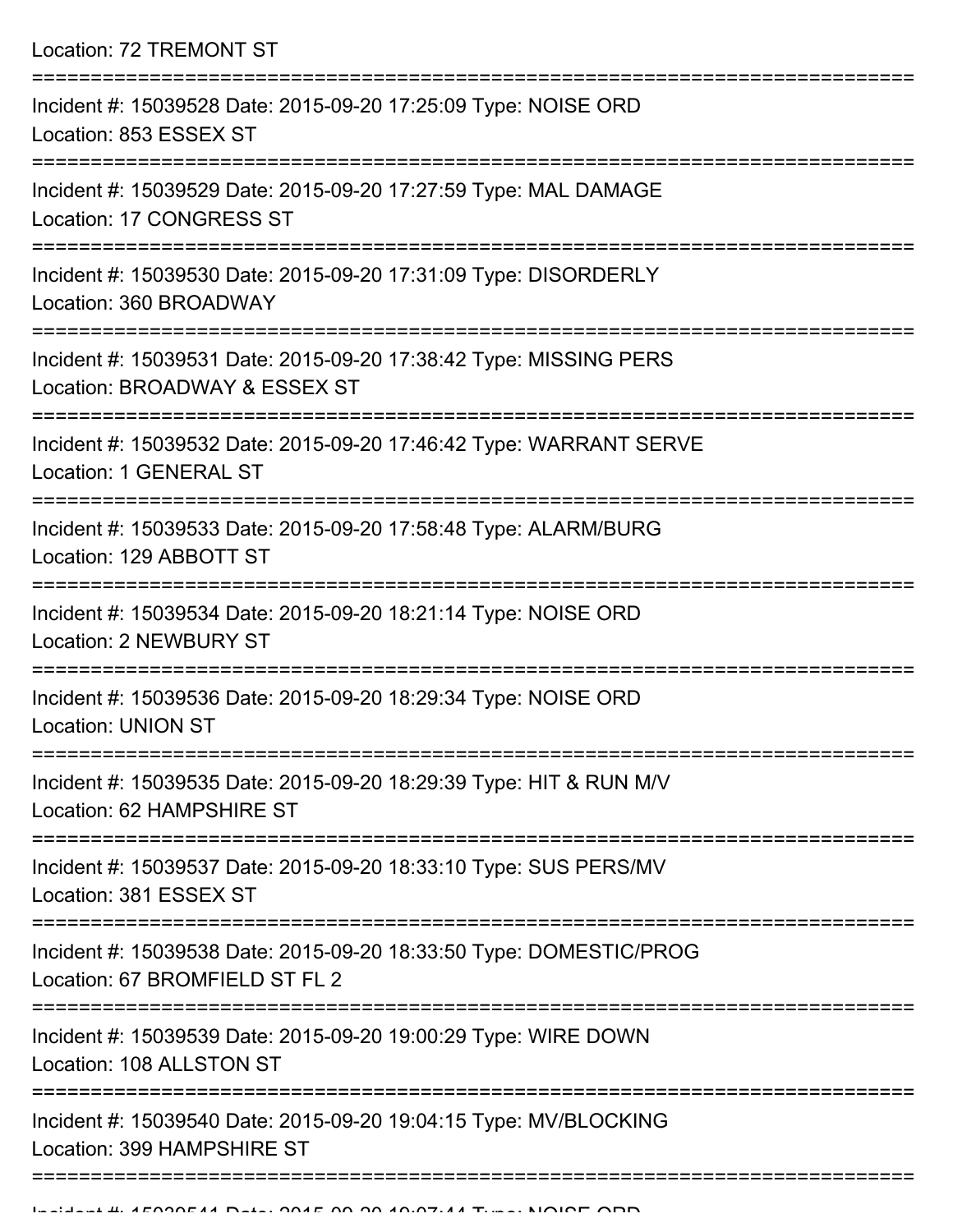| Incident #: 15039542 Date: 2015-09-20 19:14:53 Type: MV/BLOCKING<br>Location: 60 COOLIDGE ST<br>======================================<br>==================================<br>Incident #: 15039543 Date: 2015-09-20 19:18:41 Type: NOISE ORD<br>Location: 71 ELM ST<br>Incident #: 15039544 Date: 2015-09-20 19:21:07 Type: GENERAL SERV<br>Location: 67 AVON ST<br>Incident #: 15039545 Date: 2015-09-20 19:23:34 Type: NOISE ORD<br>Location: 1 MILL ST<br>Incident #: 15039546 Date: 2015-09-20 19:32:07 Type: M/V STOP<br>Location: HAVERHILL ST & JACKSON ST<br>Incident #: 15039547 Date: 2015-09-20 19:46:58 Type: NOISE ORD<br>Location: 2 NEWBURY ST<br>Incident #: 15039548 Date: 2015-09-20 19:50:03 Type: NOISE ORD<br>Location: 32 BROOK ST<br>Incident #: 15039549 Date: 2015-09-20 19:56:38 Type: FIRE<br>Location: RICHMOND CT & SCHOOL ST |
|--------------------------------------------------------------------------------------------------------------------------------------------------------------------------------------------------------------------------------------------------------------------------------------------------------------------------------------------------------------------------------------------------------------------------------------------------------------------------------------------------------------------------------------------------------------------------------------------------------------------------------------------------------------------------------------------------------------------------------------------------------------------------------------------------------------------------------------------------------------|
|                                                                                                                                                                                                                                                                                                                                                                                                                                                                                                                                                                                                                                                                                                                                                                                                                                                              |
|                                                                                                                                                                                                                                                                                                                                                                                                                                                                                                                                                                                                                                                                                                                                                                                                                                                              |
|                                                                                                                                                                                                                                                                                                                                                                                                                                                                                                                                                                                                                                                                                                                                                                                                                                                              |
|                                                                                                                                                                                                                                                                                                                                                                                                                                                                                                                                                                                                                                                                                                                                                                                                                                                              |
|                                                                                                                                                                                                                                                                                                                                                                                                                                                                                                                                                                                                                                                                                                                                                                                                                                                              |
|                                                                                                                                                                                                                                                                                                                                                                                                                                                                                                                                                                                                                                                                                                                                                                                                                                                              |
|                                                                                                                                                                                                                                                                                                                                                                                                                                                                                                                                                                                                                                                                                                                                                                                                                                                              |
|                                                                                                                                                                                                                                                                                                                                                                                                                                                                                                                                                                                                                                                                                                                                                                                                                                                              |
| Incident #: 15039550 Date: 2015-09-20 20:11:39 Type: A&B PAST<br>Location: 147 FERRY ST                                                                                                                                                                                                                                                                                                                                                                                                                                                                                                                                                                                                                                                                                                                                                                      |
| Incident #: 15039551 Date: 2015-09-20 20:19:49 Type: NOISE ORD<br>Location: 193 UNION ST                                                                                                                                                                                                                                                                                                                                                                                                                                                                                                                                                                                                                                                                                                                                                                     |
| Incident #: 15039552 Date: 2015-09-20 20:20:37 Type: SUS PERS/MV<br>Location: 105 BROADWAY                                                                                                                                                                                                                                                                                                                                                                                                                                                                                                                                                                                                                                                                                                                                                                   |
| Incident #: 15039553 Date: 2015-09-20 20:22:11 Type: M/V STOP<br>Location: FOSTER ST & SALEM ST                                                                                                                                                                                                                                                                                                                                                                                                                                                                                                                                                                                                                                                                                                                                                              |
| Incident #: 15039554 Date: 2015-09-20 20:26:45 Type: NOISE ORD<br>Location: 91 GREENWOOD ST                                                                                                                                                                                                                                                                                                                                                                                                                                                                                                                                                                                                                                                                                                                                                                  |

Incident #: 15039555 Date: 2015-09-20 20:50:48 Type: GENERAL SERV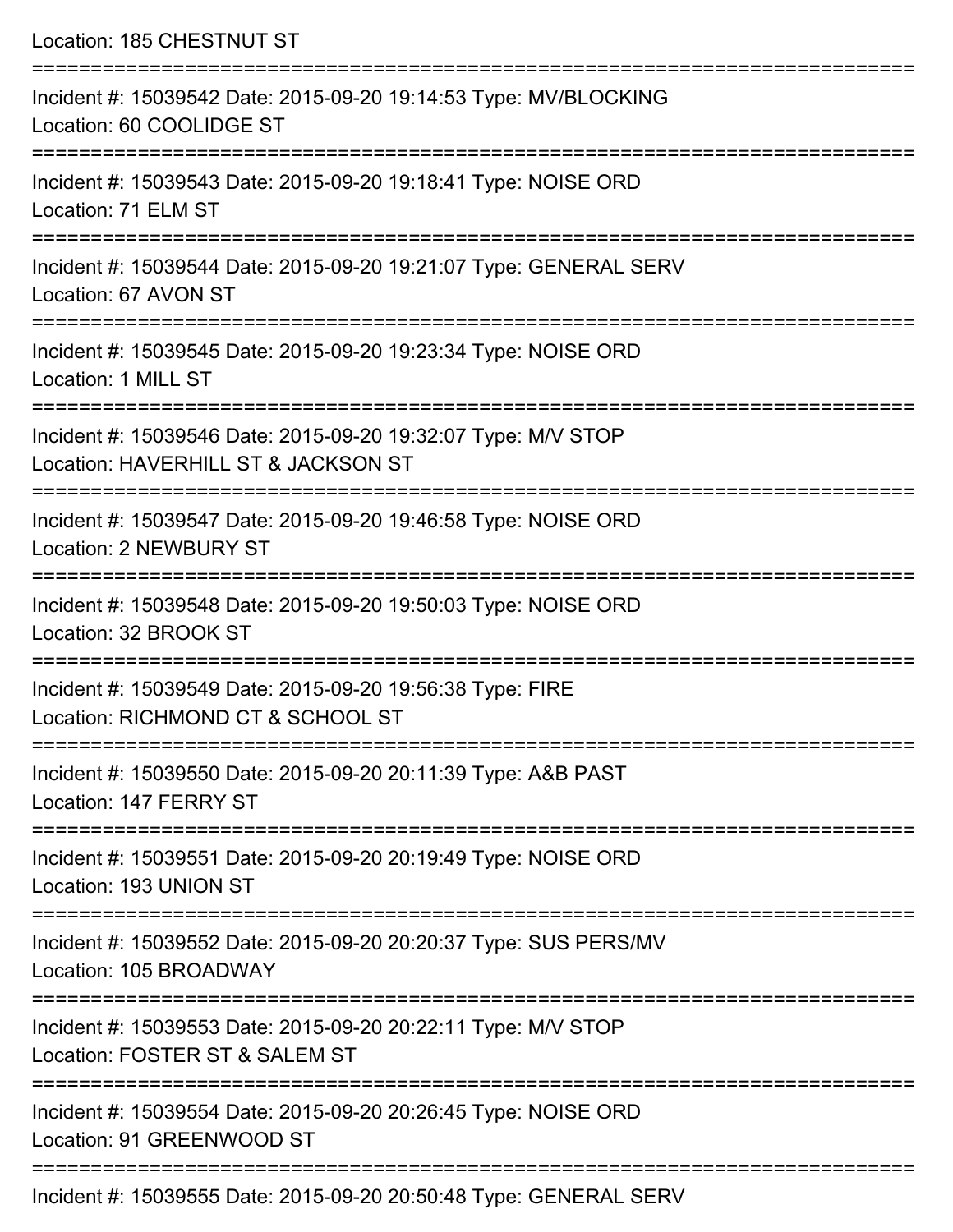| Incident #: 15039557 Date: 2015-09-20 20:53:01 Type: DOMESTIC/PAST<br>Location: 435 BROADWAY #5                |
|----------------------------------------------------------------------------------------------------------------|
| Incident #: 15039556 Date: 2015-09-20 20:55:09 Type: NOISE ORD<br>Location: 86 BROMFIELD ST                    |
| Incident #: 15039558 Date: 2015-09-20 20:55:36 Type: GENERAL SERV<br>Location: 67 BROMFIELD ST                 |
| Incident #: 15039559 Date: 2015-09-20 21:01:04 Type: NOISE ORD<br>Location: MANCHESTER ST & WASHINGTON ST      |
| Incident #: 15039560 Date: 2015-09-20 21:03:03 Type: NOISE ORD<br>Location: 386 HAMPSHIRE ST                   |
| Incident #: 15039561 Date: 2015-09-20 21:13:49 Type: NOISE ORD<br><b>Location: GRACE TER</b>                   |
| Incident #: 15039562 Date: 2015-09-20 21:16:45 Type: HIT & RUN M/V<br>Location: JBRIANS / 615 S UNION ST       |
| Incident #: 15039563 Date: 2015-09-20 21:20:10 Type: M/V STOP<br>Location: 368 BROADWAY                        |
| Incident #: 15039564 Date: 2015-09-20 21:20:28 Type: NOISE ORD<br>Location: 853 ESSEX ST<br>================== |
| Incident #: 15039565 Date: 2015-09-20 21:29:45 Type: M/V STOP<br>Location: HIGH ST & STORROW ST                |
| Incident #: 15039566 Date: 2015-09-20 21:40:35 Type: M/V STOP<br>Location: 370 AMES ST                         |
| Incident #: 15039567 Date: 2015-09-20 21:53:32 Type: M/V STOP<br>Location: 165 LAWRENCE ST                     |
| Incident #: 15039568 Date: 2015-09-20 21:59:00 Type: DOMESTIC/PROG<br>Location: 5 ORCHARD ST FL 2              |
| Incident #: 15039569 Date: 2015-09-20 22:00:21 Type: M/V STOP                                                  |